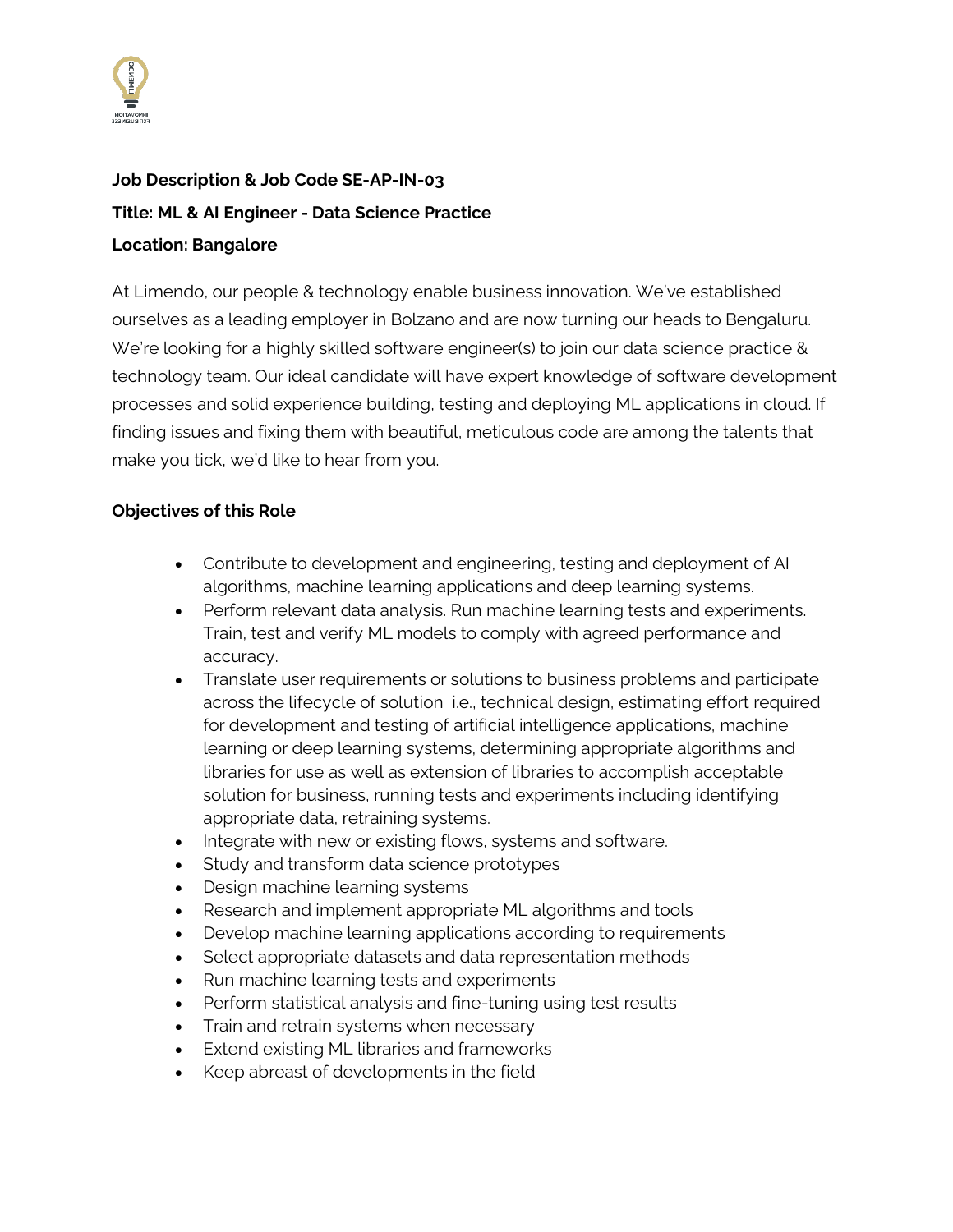

• Adopt best practices produce high quality deliverables and make decisions that always lean towards ethical application of AI/ML development and deployment for both the business and clients.

## **Daily and Monthly Responsibilities**

- Building out our adaptive learning capabilities, algorithms and systems.
- Create machine learning systems using analytics, performance and monitoring, running tests and experiments as required.
- Implementing changes and updates dependent on tests and analysis accordingly.
- Deploy forecasting/other algorithms.
- Analyzing the ML algorithms that could be used to solve a given problem and ranking them by their success probability.
- Understanding business objectives and developing models that help to achieve them, along with metrics to track their progress.
- Exploring and visualizing data to gain understanding, then identify differences in data distribution that could affect performance for deploying the model in the real world.
- Defining the preprocessing or feature engineering to be done on a given dataset
- Implement Machine Learning Engineer frameworks and initiatives.
- Deploying models to production.
- Be familiar with big data analytics and have experience in neural networks.
- Technologies: Python [tensorflow, NLTK, PySPARK, …], R, matlab,
- Data Analysis: Generalized Linear Models, Logistic Regressions, Boxplots, ARIMA Models, K-Means, Clustering, …
- Server & Databases: SQL, MSQL, MySQL, NodeJS Server, PostgreSQL, MongoDB, Firebird

## **Skills and Qualifications**

• Bachelor's degree in computer science software engineering or information technology